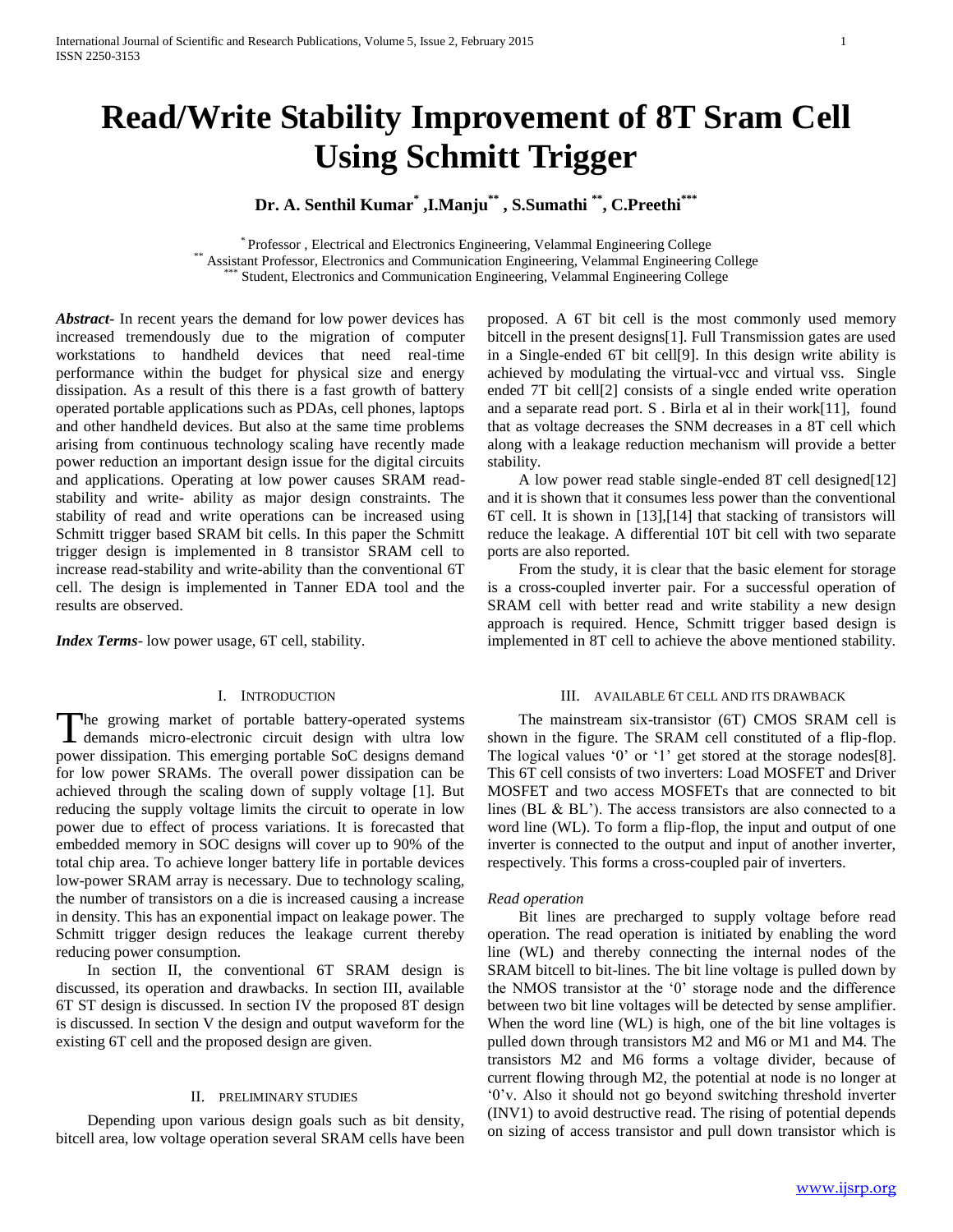defined as a bit cell ratio. The read operation is explained with a diagram which is given below,



**Figure 1 Read Operation of 6T cell**

#### *Write operation*

 During write operation, the pre-charged logic is kept at low. Suppose to store logic '1'. Bit line is charged to and bit bar line is discharged to ground. When the word line is activated, the data on bit and bit bar lines are written into the output nodes of the cell. During updating of content, one should remember that the voltage where logic '1' is stored must be less than the threshold voltage of the driver transistor of other inverter.



**Figure 2 Write operation of conventional 6T cell**

# *Drawback of 6T SRAM cell*

 The conventional 6T cell schematic shown in the above figure is the most commonly used SRAM implementation and it has the advantage of very less area. However, the potential stability problems of this design arises during read and write operation, where the cell is most vulnerable towards noise and thus the stability of the cell is affected. If the cell structure is not designed properly, it may change its state during read and write operation.

### IV. EXISTING SCHMITT TRIGGER BASED SRAM CELL

 At very low voltages, the cross coupled inverter pair stability is of concern. To improve the inverter characteristics, Schmitt configuration is used. A Schmitt Trigger increases or decreases the switching threshold of an inverter depending on the direction of the input transition. The cross-coupled inverter pair of an SRAM cell operating at low supply voltages consumes high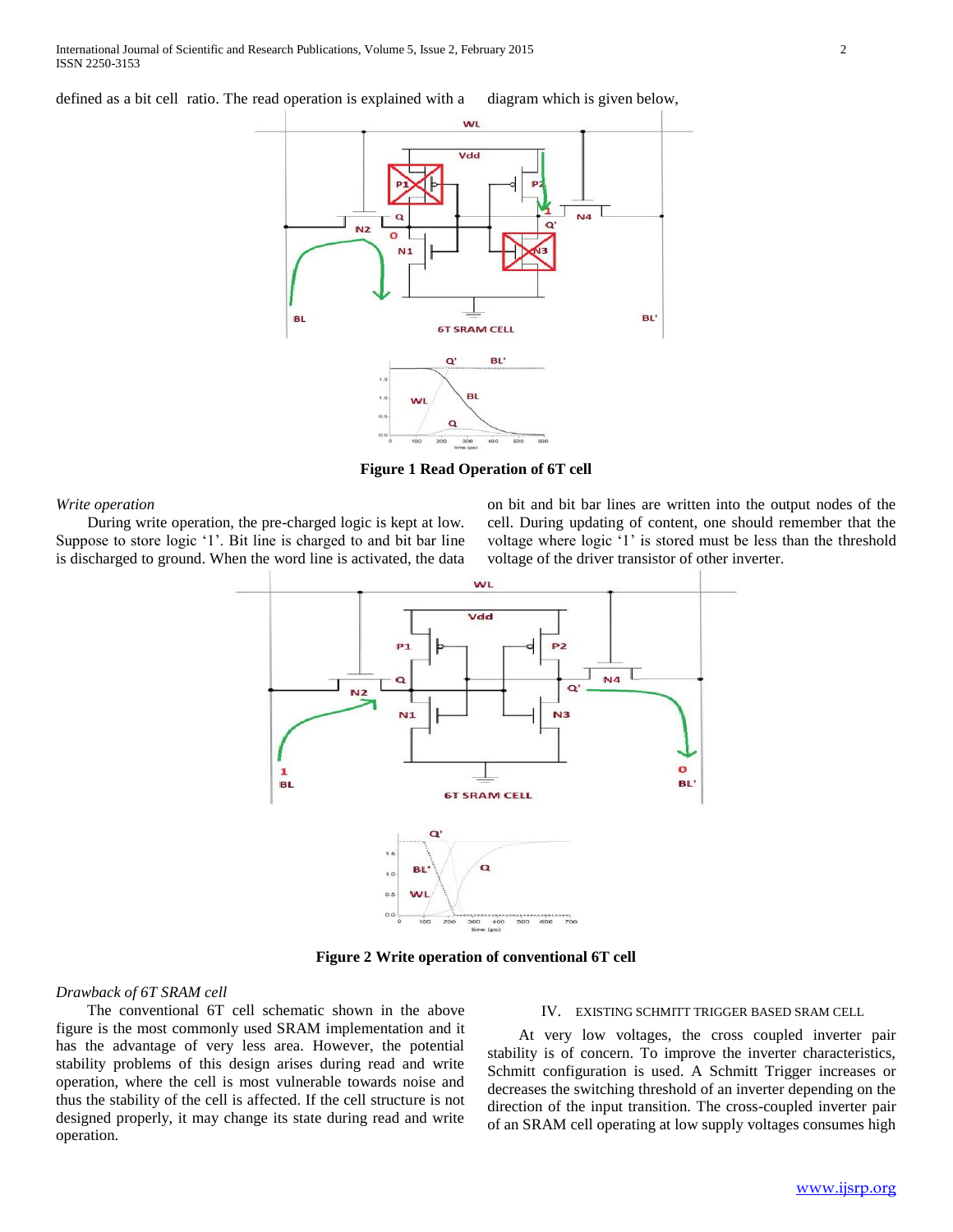power. So to improve the inverter characteristics, Schmitt trigger configuration is used.



 To resolve the conflict present between the read and write design requirements in the conventional 6T bit cell, we need to apply Schmitt Trigger(ST) principle for the cross-coupled inverter pair. The feedback mechanism is used in the pull-down path in this STSRAM bit cells. By raising the source voltage of pull-down NMOS (N1), the feedback transistor tries to preserve the logic '1' while the input transition is made as 0. This results in higher switching threshold of the inverter with very sharp transfer characteristics. Since read-failure is initiated by a 0 input transition for the inverter storing logic '1', higher switching threshold with sharp transfer characteristics of the Schmitt trigger gives robust read operation. During the transition the feedback mechanism is not present.

 This results in smooth transfer characteristics that are essential for easy write operation. Thus input dependent transfer characteristics of the Schmitt trigger improves both read stability as well as write-ability of the SRAM bit cell.

 The above achieved stability can further be increased by introducing read/write assist techniques along with the Schmitt trigger design. By introducing more transistors the read and write operation can be designed not to affect the stored value.

#### V. PROPOSED 8T SCHMITT TRIGGER CELL

 In a eight-transistor (8T) CMOS SRAM cell, extra transistors are added to the conventional 6T cell, so that the read and write operation are seperated. This topology was originally proposed for a sub-threshold SRAM design. It is optimized to operate at low power. The proposed design is given below in the figure.



**Figure 4 Proposed 8T ST SRAM cell**

# VI. RESULTS AND DISCUSSIONS

 This section provides the simulation result for the newly designed 8T SRAM. The design is implemented in Tanner EDA tool. The waveform representing various voltage levels for the existing 6T ST and 8T ST are given here. From the waveform it can be inferred that in the 8T ST structure, the stored value is preserved during read operation.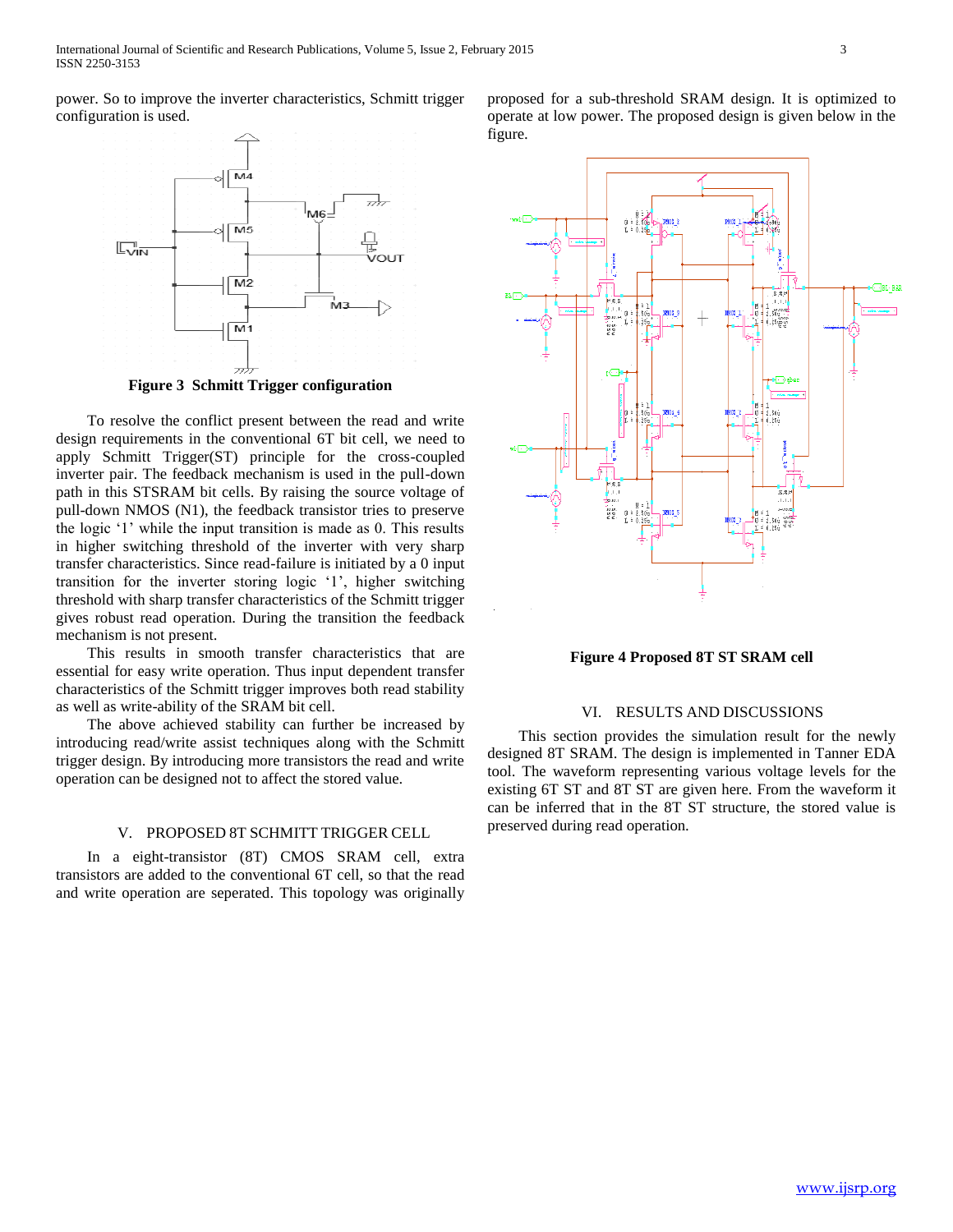

**Figure 5 Schematic of 6T ST in Tanner Tool**



**Figure 6. Waveform of operation of 6T ST in Tanner**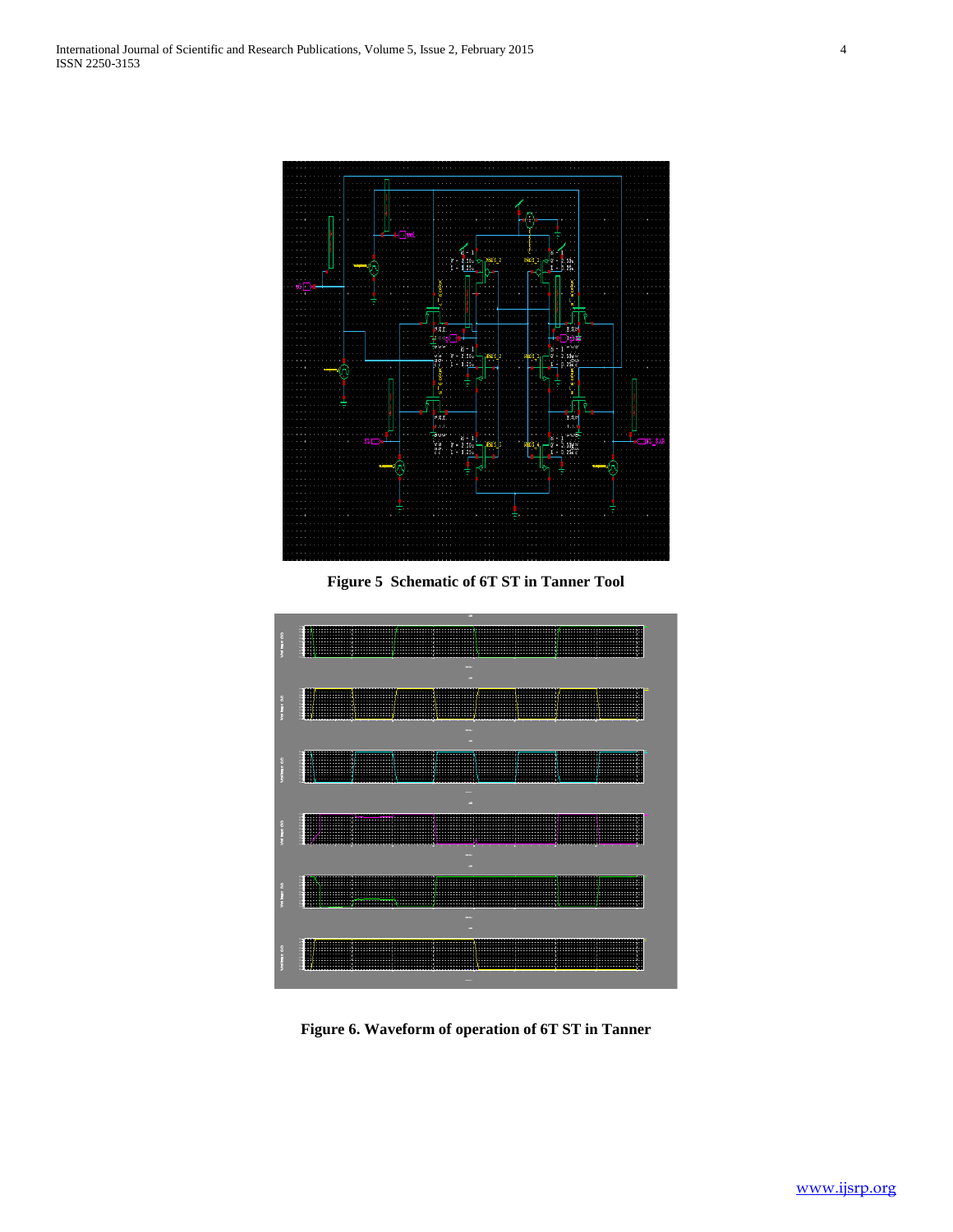

**Figure 7. Schematic of 8T ST SRAM cell in Tanner Tool**



**Figure 9 Waveform for the operation of 8T ST cell in tanner**

# VII. CONCLUSION

 Supply voltage reduction is the effective way for ultra low power operation. Thus in this paper, a stable SRAM cell design is implemented through the use of Schmitt trigger based SRAM design in the eight transistor cell.

#### **REFERENCES**

- [1] Jaydeep .P. kulkarni, Kaushik Roy, "Ultra low voltage process variation tolerant Schmitt trigger based design", IEEE transactions on very large scale integration, vol. 20, February 2012.
- [2] T. Suzuki, H. Yamauchi, Y. Yamagami, K. Satomi, and H. Akamatsu, "A stable 2-port SRAM cell design against simultaneously read/write disturbed access", IEEE J.Solid state circuits,vol 43,no. 9,Sep 2008.
- [3] M. Grossar, M. Stucchi, K. Maex and W. Dehaene, "Read Stability and Write ability analysis of SRAM cells for Nanometer technologies", IEEE J. Solid State Circuits, vol.1,no.11,Nov 2006.